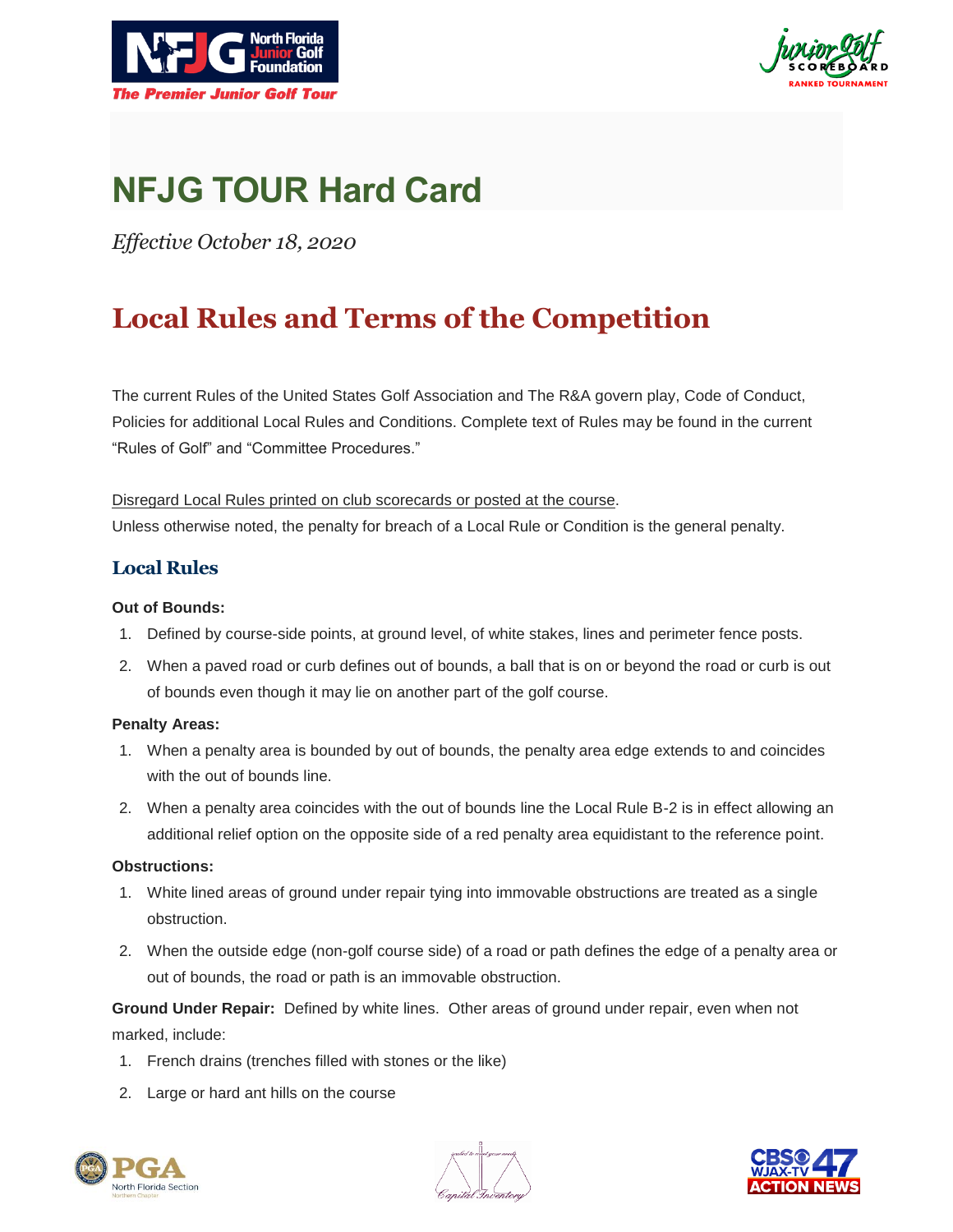



**Drop Area:** Drop area on every course played will be the most forward tee box on all par-3s. There will be no drop areas on Par-4's or Par-5's.

**Edging Grooves Near Putting Greens:** The edging grooves around the aprons or fringes of putting greens are ground under repair. If a player's ball lies in or touches a groove or a groove interferes with the area of intended swing:

- 1. Ball in General Area: The player may take free relief under Rule 16.1b (drop a ball).
- 2. Ball on Putting Green: The player may take free relief under Rule 16.1d (place a ball)

**Immovable Obstructions Close to Putting Green:** Relief is available only when the ball and the immovable obstruction lie in a closely-mown area, the ball lies in the general area, and an immovable obstruction on or within two club-lengths of the putting green and within two club-lengths of the ball intervenes on the line of play between the ball and the hole. (Drop ball within one club-length of complete relief)

#### **Integral Objects:**

- 1. When located within penalty areas, artificial walls and pilings are integral objects unless otherwise provided for in the Notice to Players.
- 2. When closely attached to trees, wrappings, electrical wire, and cables are integral objects.

**Seams of Cut Turf:** If a player's ball lies in or touches a seam of cut turf or a seam interferes with the player's area of intended swing:

- 1. Ball in General Area: The player may drop a ball under Rule 16.1b
- 2. Ball on Putting Green: The player may place a ball under Rule 16.1d

Interference does not exist if the seam only interferes with the player's stance

- **Loose Impediments:** Wood chips and mulch are loose impediments.
- **List of Conforming Driver Heads and Golf Balls:** Optional restrictions under Section 8 of the Committee Procedures are in effect. Model Local Rules G-1 and G-3.
- **Broken or Significantly Damaged Club:** Local Rule as prescribed in the Clarifications to the 2019 Rules of Golf is in effect. Model Local Rule G-9.
- **Back-On-The-Line Relief:** Local Rule as prescribed in the Clarifications to the 2019 Rules of Golf is in effect. Model Local Rule E-12.
- **Transportation:** When players are required to walk, a player who will play, or has played under stroke and distance is authorized to ride on motorized transportation.
- **Pace of Play:** See NFJG TOUR policy
- **Stopping and Resuming Play:** Optional condition as prescribed in Model Local Rule J-1 is in effect. All practice areas are closed during suspension for a dangerous situation until the Committee has declared them open. Failure to comply may result in revocation of entry.
	- o Discontinue Play Immediately: One prolonged signal note.